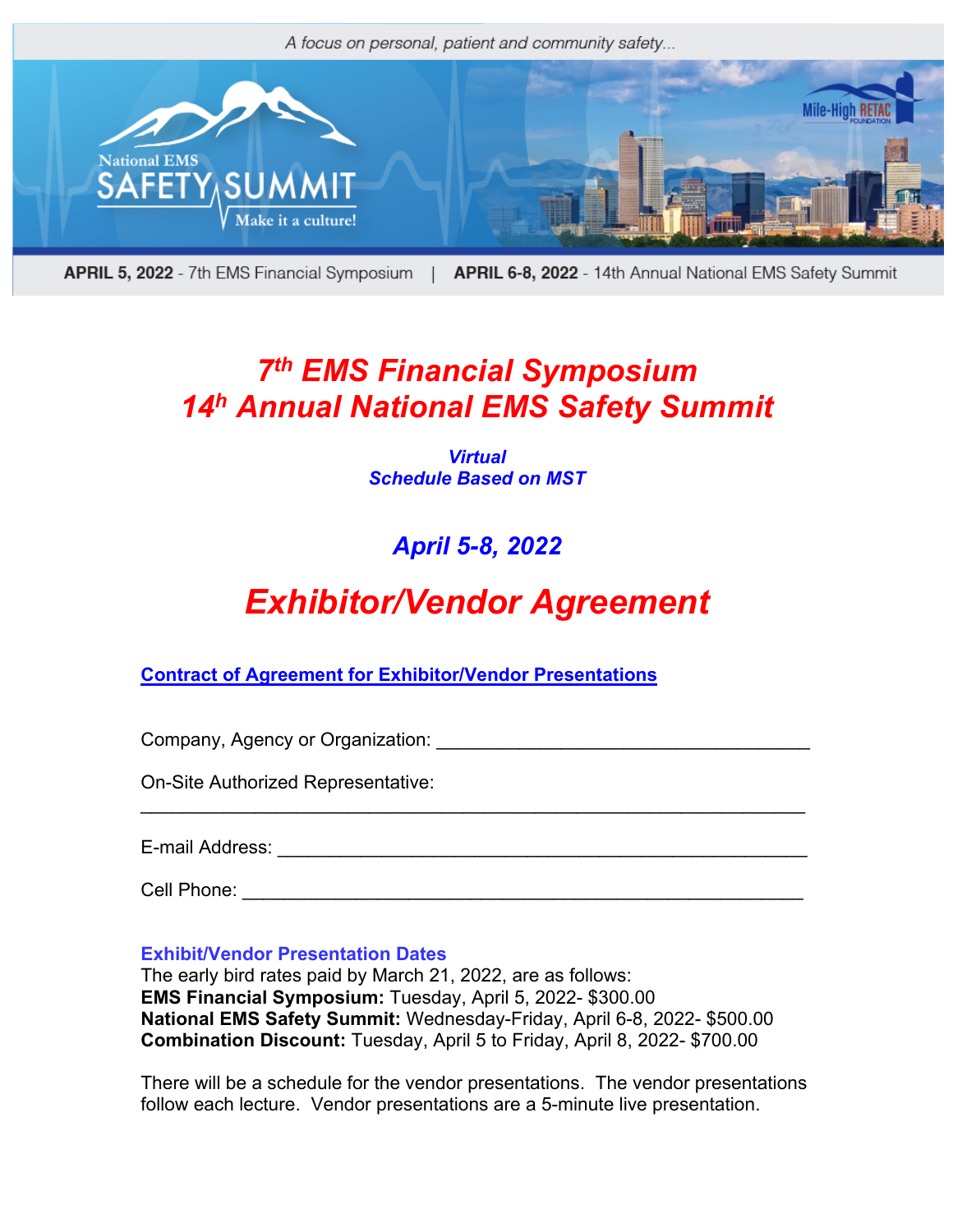#### **Payments**

Payments are due by March 21, 2022. For payment arrangements or questions please contact Shirley Terry at 303.919.0719 or sterry@nationalemssafetysummit.org

Checks or credit cards are accepted. **No REFUNDS after March 21, 2022** Pay online or complete the National EMS Safety Summit Credit Card Authorization Form and send to Shirley Terry.

#### **Vendor Information**

This year the conference will be a virtual zoom meeting. Each vendor will have space to write up their own promotional material for the Exhibitor/Vendor and Sponsor Contact information packet. This packet will be made available to all attendees and posted on the website.

Please print or type the following information that will appear in the Exhibitor/ Vendor and Sponsor Contact Information packet.

| City, State & Zip:                                                               |
|----------------------------------------------------------------------------------|
|                                                                                  |
|                                                                                  |
|                                                                                  |
|                                                                                  |
|                                                                                  |
|                                                                                  |
|                                                                                  |
|                                                                                  |
|                                                                                  |
|                                                                                  |
|                                                                                  |
|                                                                                  |
|                                                                                  |
|                                                                                  |
| Please send your <b>company logo in word format</b> via e-mail to Shirley Terry. |
|                                                                                  |